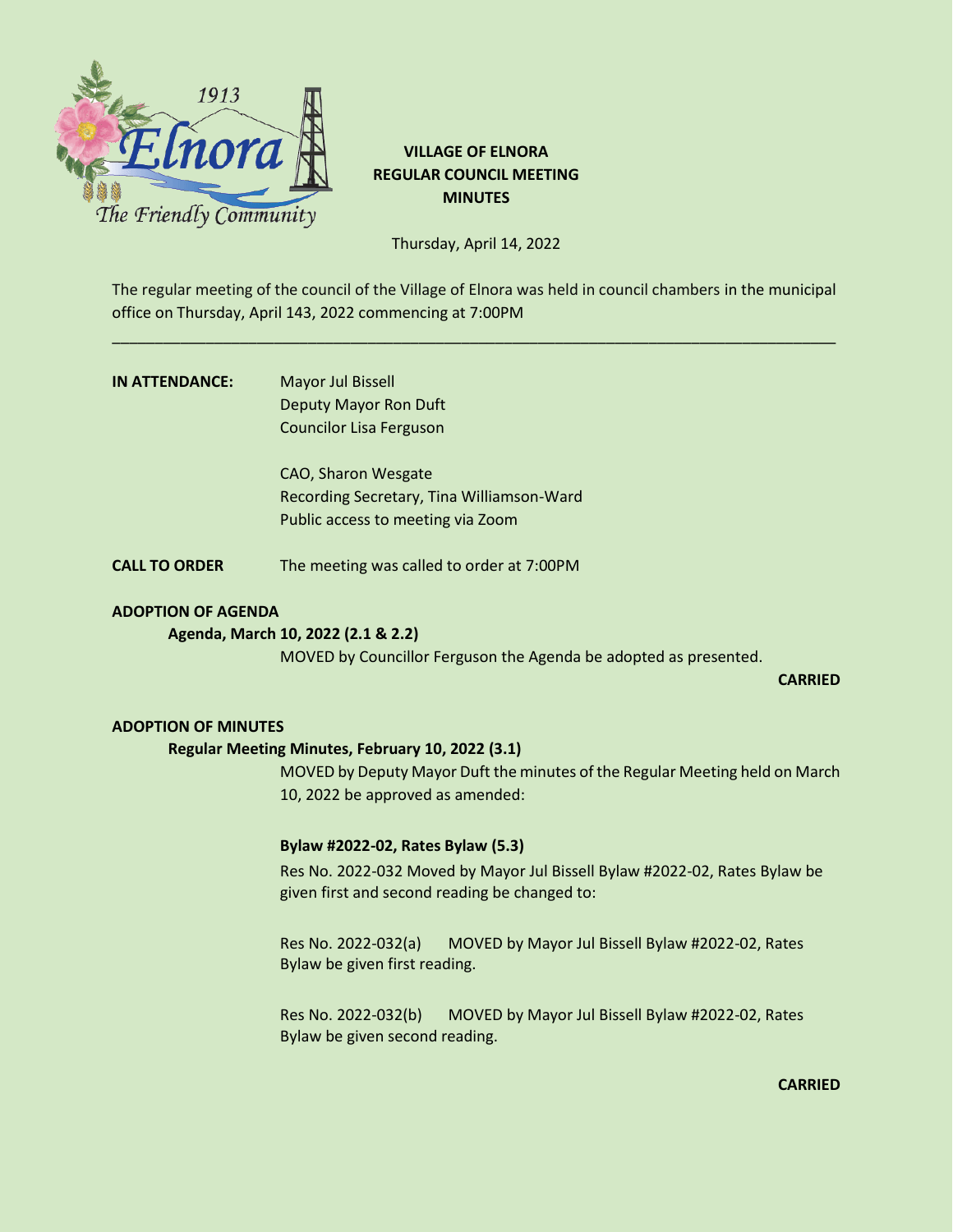# **BUSINESS ARISING OUT OF THE MINUTES**

# **CAEP - Membership (4.1)**

MOVED by Mayor Bissell for CAO S. Wesgate to register a council member to attend the next CAEP AGM and request a copy of CAEP's workforce strategies document.

### **TABLED**

# **BYLAWS, POLICIES**

# **Bylaw Review (5.1)**

Bylaws #161 to Bylaw #171 MOVED by Councillor Ferguson the following bylaws be rescinded:

> Bylaw #162, Tax Penalty Bylaw #169, Tax Penalty Bylaw #171, Council Remuneration

# **CARRIED**

# **CARRIED**

### **Bylaw #2022-02, Rates Bylaw (5.3)**

MOVED by Mayor Jul Bissell Bylaw #2022-02, Rates Bylaw be given third and final reading with the inclusion of to campground rate with hall rental (\$600.00) and tent sites.

MOVED by Mayor Jul Bissell Bylaw #2022-01, Business License Bylaw be given

# **CARRIED**

**TABLED**

# **Policy #2021-01, Recreation Facilities Policy (5.4)**

**Bylaw #2022-01, Business License Bylaw (5.2)**

second reading.

Tabled for amendment.

### **NEW BUSINESS**

### **Tagish Engineering – Generator Cost Estimate (R. Rintoul – 7:30 pm) (7.1)**

Tabled until 7:30

### **404 Princess Street – Utility Penalty Waiver (7.2)**

MOVED by Councillor Ferguson to decline the request to waive the penalty for Utility account # 2050001 in the amount of \$125.00.

**CARRIED**

**TABLED**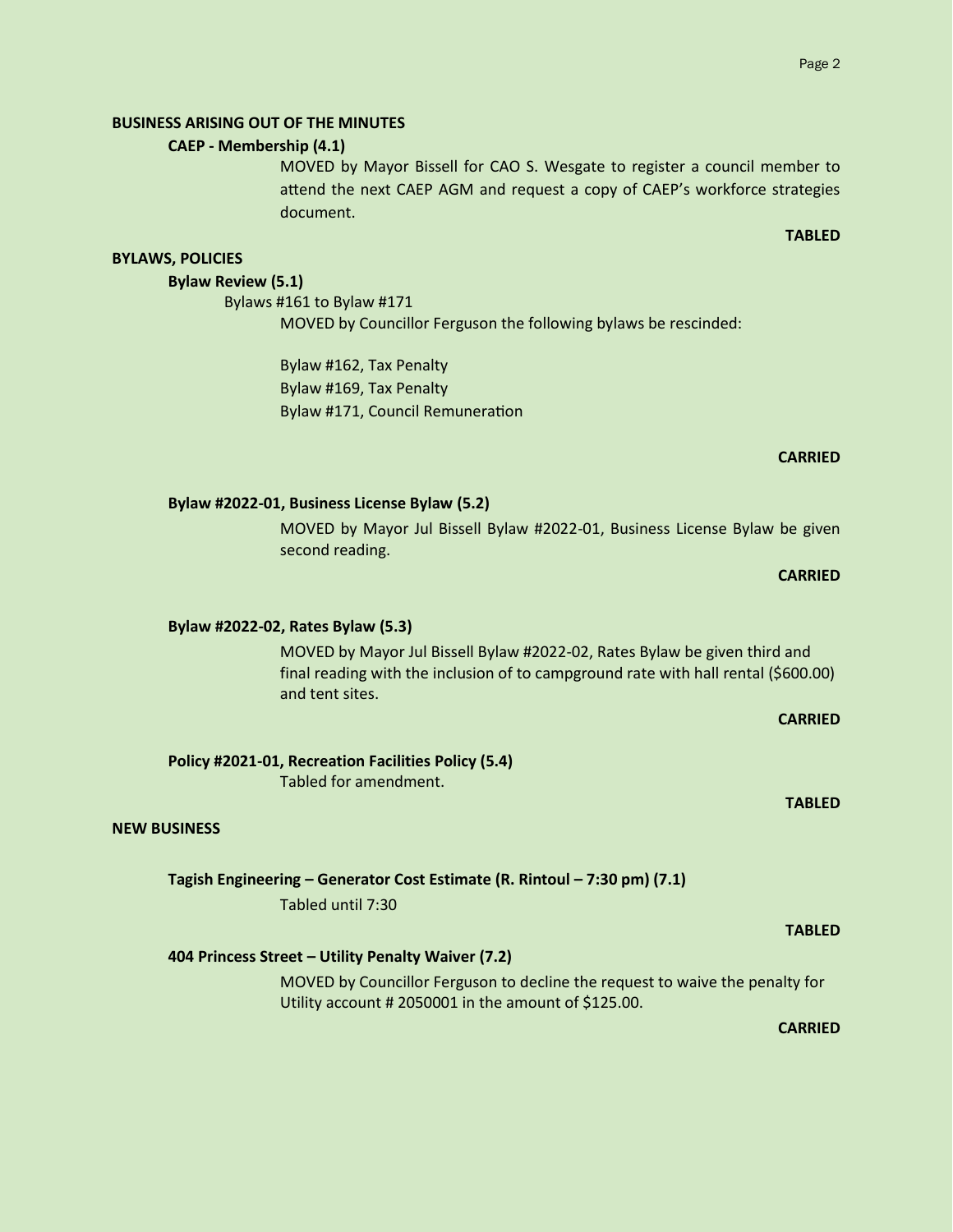### **East Central Review – Community & Tourism magazine ad (7.3)**

MOVED by Mayor Bissell to approve a ½ page advertisement in the ECR Community and Tourism magazine in the amount of \$342.13 (plus GST).

**CARRIED**

### *R. Tintoul arrived at 7:24PM*

### **Tagish Engineering – Generator Cost Estimate (R. Rintoul – 7:30 pm) (7.1)**

Public Works Foreman R. Rintoul provided Council with his opinion regarding the generator and lift station cost estimate provided by Tagish Engineering. R. Rintoul encouraged Council to request clarification and justification for the cost estimates.

MOVED by Mayor Bissell CAO S. Westgate to inquire with Tagish Engineering for clarification and cost justification.

### **CARRIED**

*R. Tintoul left at 7:44PM*

### **FCSS – Board Appointment alternate (7.4)**

MOVED by Mayor Bissell for Councillor Ferguson to be the alternative representative for the FCSS Board.

**CARRIED**

### **Alberta Land Titles Office – Tax Recovery Arrears List (7.5)**

Received as information

#### **Alberta Justice – 2022 Provincial Policing Requisition (7.6)**

Received as information

### **Alberta Municipal Affairs – 2022 MSI & CCBF (7.7)**

Received as information

# **Canadian Heritage – 2022 Celebrate Canada funding (7.8)**

Received as information

### **Red Deer County – February Enforcement Contract (7.9)**

Received as information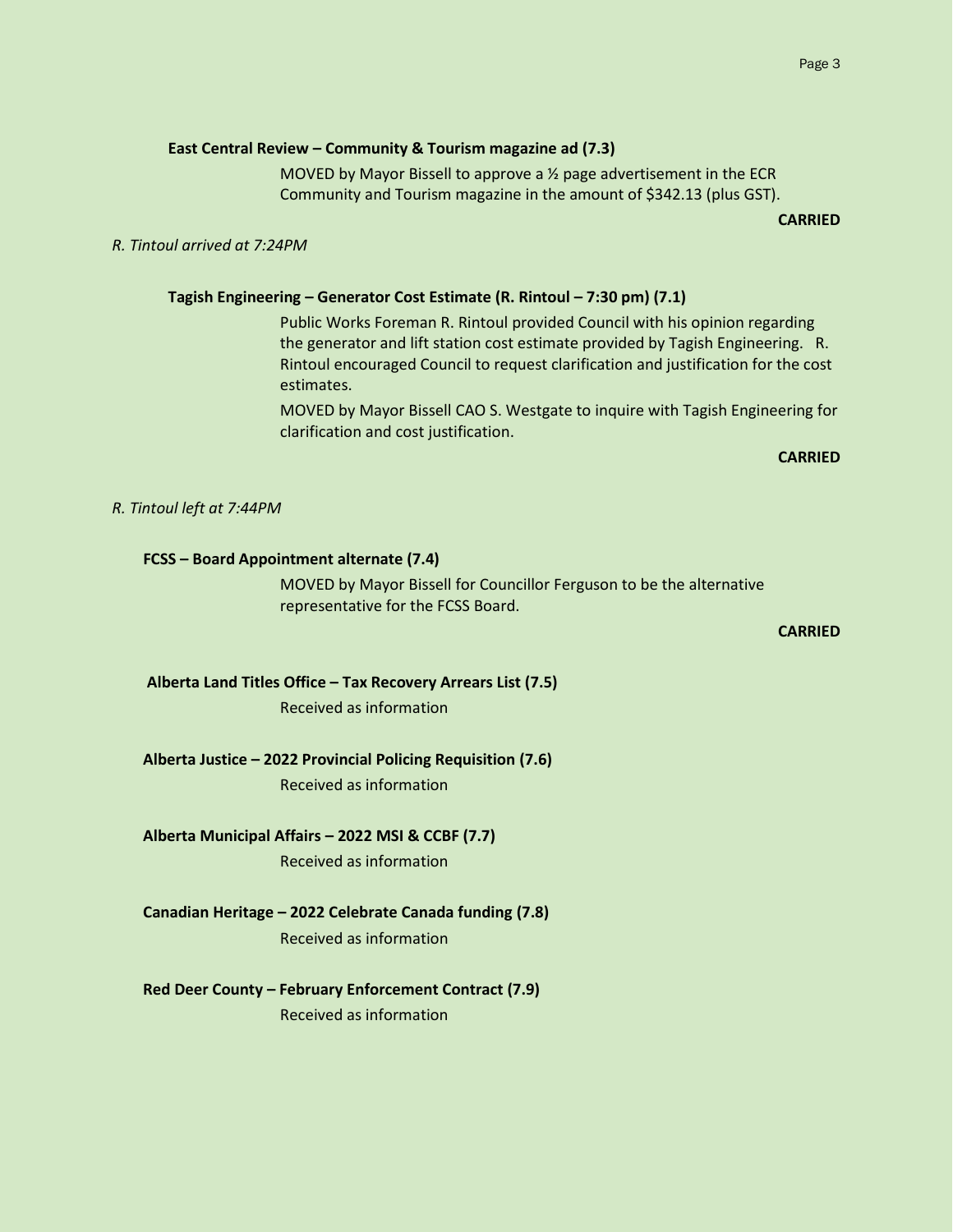# MOVED by Mayor Bissell for CAO S. Wesgate to schedule a delegation with Dave Brandt to discuss the Joint Municipal Emergency Plan. **CARRIED**

### **FINANCIAL**

# **Monthly Statement, March 2022** (8.1)

MOVED by Deputy Mayor Ron Duft the Monthly Statement for March 2022 be accepted as presented.

### **Council Cheque Listing, March 2022** (8.2)

MOVED by Councillor Ferguson the Council Cheque Listing for March 2022 be accepted as presented.

### **CORRESPONDENCE**

# **FCSS – 2019/2020 Annual Report (9.1) National Police Federation – Call to Action (9.2)**

MOVED by Mayor Bissell directing the CAO S. Wesgate to send a letter of support on behalf of council.

### **CARRIED**

 **Government of Alberta – 2022 Alberta Wind Power Projects (9.3) CN – Right of Way Vegetation Control (9.4) ATCO Electric – 2021 Community Franchise Report (9.5) Public Library Services Branch (9.6)** Received as information

MOVED by Mayor Bissell the Correspondence for April 14, 2022 be filed.

### **COUNCIL REPORTS**

### **CARRIED**

# **Mayor Bissell** (10.1) a) Telus Tower installation followup **Deputy Mayor Duft** (10.2) a) Waste Management Committee pending **Councillor Ferguson** (10.3)

a) Library and Cemetery Committees pending

# **Joint Municipal Emergency Plan – March 2022 Review (7.10)**

MOVED by Councillor Ferguson to table this matter for the next meeting.

# **TABLED**

# **CARRIED**

# **CARRIED**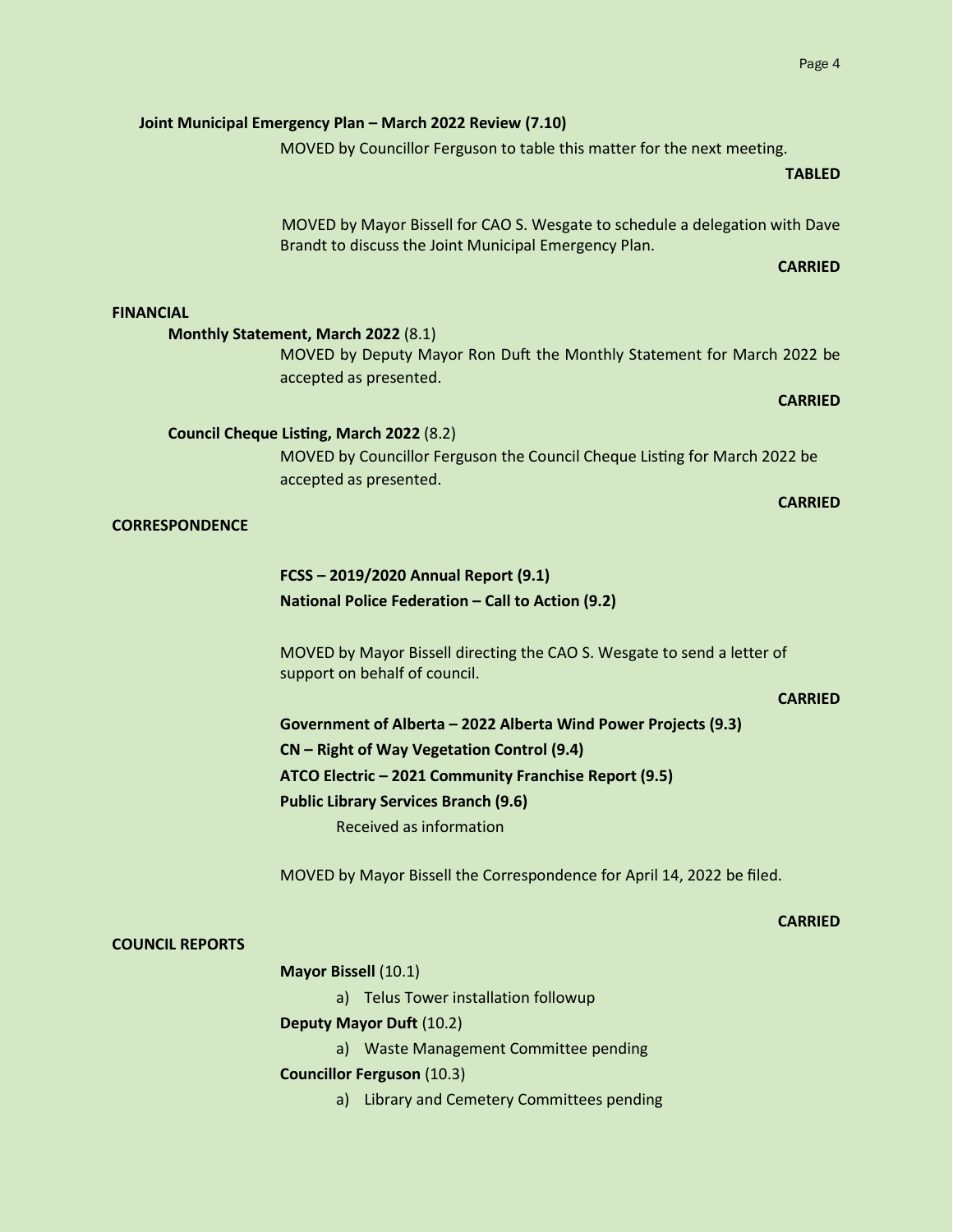### **Committee of the Whole (10.4)**

Tentatively booked for the 6<sup>th</sup> of June 2022.

# **CAO & PUBLIC WORKS REPORTS**

**CAO** (11.1)

a) *Administration Report –* March 2022

**Public Works** (11.2)

a) *Public Works Report –* March 2022

### **CAO & Public Works Reports, March 2022**

MOVED by Deputy Mayor Duft that the CAO and Public Works Reports for March 2022 be accepted as presented.

**CARRIED**

*Tina Williamson-Ward left the meeting at 8:25PM*

# **CONFIDENTIAL**

FOIP - Part 1, Division 2, Section 19

MOVED by Mayor Bissell to move Council into a closed meeting as of 8:25PM

### **CARRIED**

MOVED by Deputy Mayor Duft to return Council into an open meeting as of 8:44PM

### **CARRIED**

MOVED by Mayor Bissell for Council to take a 10 minute recess at 8:44PM

# **CARRIED**

MOVED by Mayor Bissell for Council to reconvene at 8:54PM

### **CARRIED**

MOVED by Mayor Bissell that the CAO review be filed.

### **CARRIED**